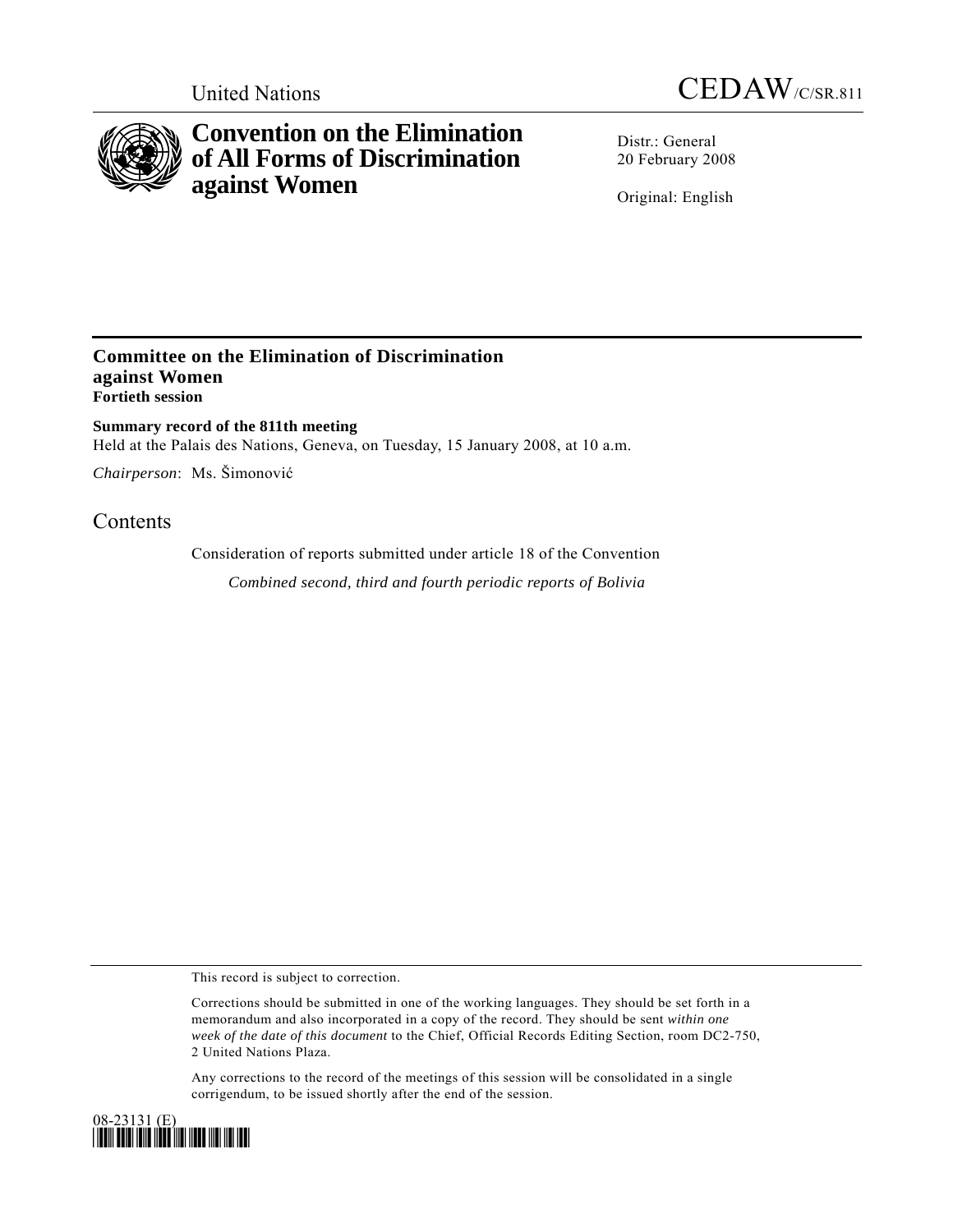*The meeting was called to order at 10.10 a.m.* 

#### **Consideration of reports submitted under article 18 of the Convention**

 *Combined second, third and fourth periodic reports of Bolivia* (CEDAW/C/BOL/4, CEDAW/C/BOL/Q/4 and Add.1)

#### 1. *At the invitation of the Chairperson, the delegation of Bolivia took places at the Committee table.*

2. **Ms. Torrico** (Bolivia) said that until recently, it had been difficult for women in Bolivia to participate in decision-making at all levels of government, whether local, regional or international. Her appointment, as an indigenous woman, to the post of Minister of Justice by the administration of President Evo Morales was an indication that the situation in Bolivia was evolving, and she hoped to see increased participation by her indigenous sisters from other countries in forums such as the sessions of the Committee on the Elimination of Discrimination against Women. It must be acknowledged that there was discrimination against women by other women as well as against women by men; the difficulties women faced in Bolivia were not due solely to a culture of machismo. The Committee provided an appropriate forum to discuss such issues.

3. Bolivia had adopted a number of international human rights instruments and had ratified the Convention in 1989, but until recently the Government had demonstrated little political will to implement them. Throughout the process of moving from dictatorship to democracy the contribution of women had remained almost invisible, but that situation was beginning to change. Indigenous, rural and urban women had increased their participation in such bodies as the 2006 Constitutional Assembly. The new power structure valued cultural diversity and recognition and enjoyment of the rights of each group in order to ensure harmony in society. In fact, Bolivia had been the first country to ratify the United Nations Declaration on the Rights of Indigenous Peoples in 2007. However, enormous social and economic inequities remained, including inequalities between men and women. By building a Republic, the Government intended to meet women's demands for equity, quality of life, autonomy and freedom from violence and discrimination.

4. Ethnic conflicts had sometimes been used to mask inequalities which had arisen under the colonial system. Her delegation welcomed the opportunity to hear the experience of members of the Committee in addressing from a gender perspective the issues of social justice her country was facing.

5. **Ms. Agreda** (Bolivia) said that since the ratification of the Convention in 1989 and the establishment of a national mechanism for the advancement of women in 1993, the Government had made progress in equality between men and women, although indigenous and rural women remained disadvantaged. Gender equality policy had been limited to the social sphere, and poverty alleviation programmes had not made the linkage between poverty, gender and the macroeconomic environment. The Government was now addressing the issue of discrimination against women from a human rights perspective, incorporating a gender perspective into the National Development Plan. The new Constitution, adopted in December 2007, recognized the rights of women, included a gender perspective in all provisions and guaranteed sexual and reproductive rights, access to land, equal pay for equal work and freedom from violence.

6. A series of new laws had recently been adopted, including the Electoral Reform and Enhancement Act (Quotas Act), which established a quota of 30 per cent women on party lists for election of deputies, and Act No. 1674, the Family and Domestic Violence Act. As part of the Government's policies for redistribution of wealth and financing for social protection of marginalized groups, a number of new laws provided social security payments and health care for the elderly, known as the Dignity Pension.

7. Turning to women's political participation, she noted that in the 2006 elections to the Constituent Assembly, 34 per cent of the representatives elected had been women. Those women were also part of a movement to end the marginalization of rural and urban indigenous groups. The election of Silvia Lazarte, an indigenous leader, as President of the Assembly and the fact that 60 per cent of deputies were members of rural and indigenous communities demonstrated that the national political scene was changing. Efforts by the national gender machinery to promote the participation of indigenous women included campaigns to issue them national identity cards, dissemination of information on their rights in their national languages and promotion of women candidates for the Constituent Assembly. Women's participation in the Executive Branch had increased significantly, with 42.4 per cent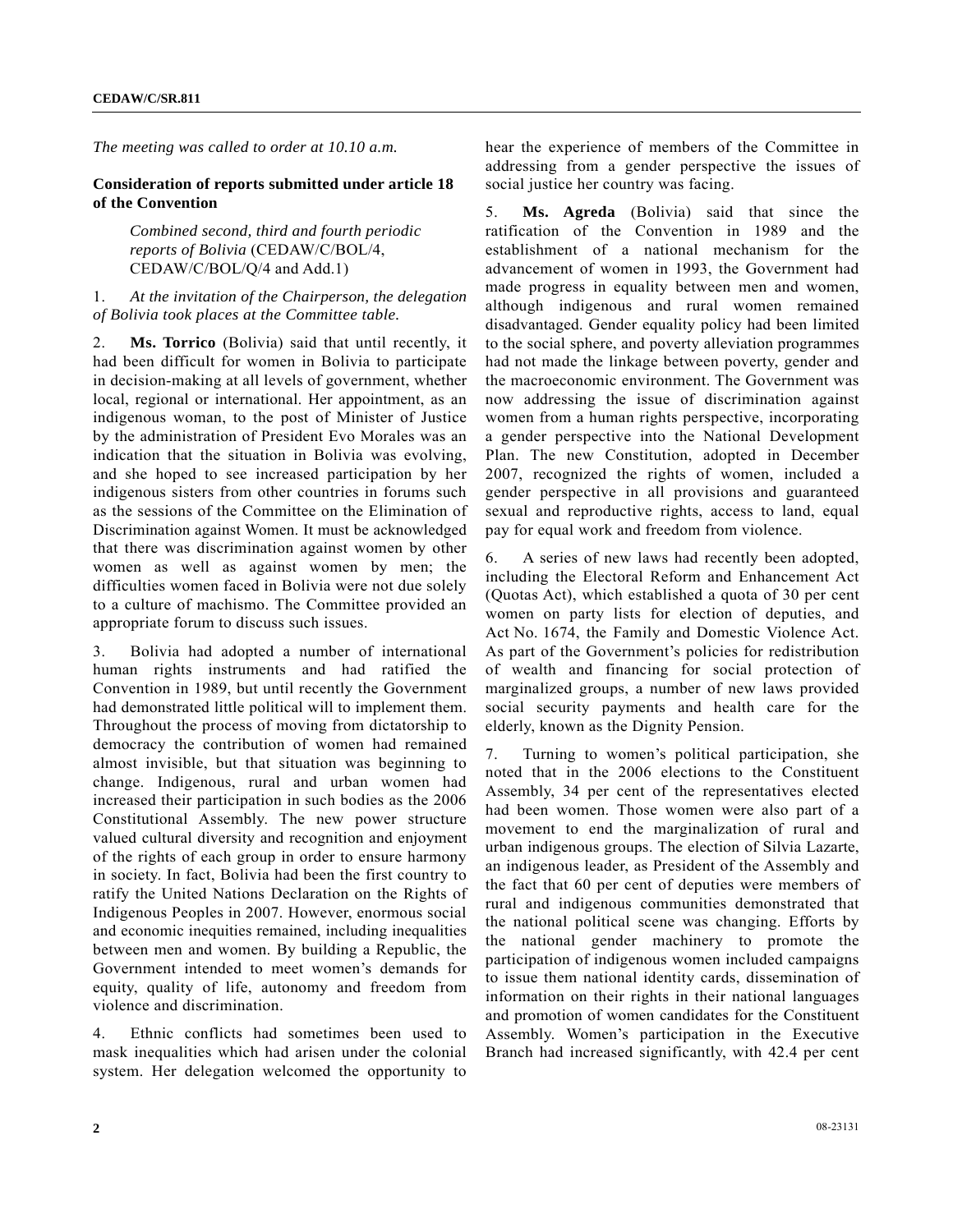of posts held by women; there were five women ministers.

8. Violence against women had become a matter of public policy and had been placed on the government agenda at all levels. Progress had been made in implementation of the Family and Domestic Violence Act, the act providing protection for victims of sexual violence, and of a programme to prevent and eradicate violence in the schools. To date, 128 units within municipal governments provided legal services to victims and 28 brigades to prevent and address domestic violence had been created.

9. Progress had been made in narrowing the gender gap in education, with the greatest remaining disparity at the secondary level in rural areas. The literacy programme "Yes I Can!" ("*Yo si puedo*") aimed at zero illiteracy by the end of 2008. The Juancito Pinto scholarship, awarded since 2006, also helped children in the public primary schools remain in school. National policy placed priority on the education of rural women and girls; measures to assist them included the establishment of boarding schools and provision of transportation.

10. A gender perspective was an integral part of rural development programmes, which promoted equal access to, use of and control of productive resources, equal participation of women in decision-making and opportunities for income-generating activities. Data indicated that women had been granted 46 per cent of land titles issued between 1997 and 2005.

11. Finally, new legislation guaranteed better coverage and access to health care for women, but it remained focused on their reproductive years. Public health policy targeted maternal health, but extensive programmes in the areas of sexual and reproductive health and HIV/AIDS prevention and care for women and adolescents had also been developed.

#### *Articles 1 to 6*

12. **Mr. Flinterman** said he welcomed the fact that the new Constitution contained provisions concerning gender discrimination; yet it was virtually impossible for women with limited resources to gain access to justice. He asked what measures or policies existed in that area and whether free legal assistance was provided. he would also like to hear about Government efforts to disseminate information on the Optional Protocol. Finally, he asked what protections were

provided for refugee women who were extremely vulnerable.

13. **Ms. Gaspard** asked how Bolivia had prepared its report (CEDAW/C/BOL/4) and whether consultations with the ministries concerned had taken place. She would be interested to know what place the national machinery for women's equality occupied in the State hierarchy, what human and financial resources it received and whether the relevant ministries had established gender focal points. She also invited the delegation to review the scope of article 4, which it had not appeared to grasp fully, and drew attention to General Recommendation No. 25 on special temporary measures.

14. **Ms. Shin** asked why the State party had submitted its combined second, third and fourth periodic reports so late and, in that connection, enquired whether the Interinstitutional Council and Interministerial Commission on Human Rights, which were responsible for implementing the national strategy for the promotion and protection of human rights and for drafting Bolivia's reports to human rights treaty bodies, were still functioning.

15. The most recent census had been conducted in 2001, and in 2003 the population had stood at just over 9 million. It would be useful to learn whether that figure took account of all groups of women, including indigenous and rural women, those from ethnic minorities and, most importantly, those without national identity cards. Lastly, she would be grateful to know whether the national development strategy included measures specifically designed to alleviate poverty among women and children.

16. **Ms. Patten** pointed out that Bolivian legislation still contained a number of discriminatory provisions and enquired as to the steps taken, in particular within the framework of the new Constitution, to eliminate them. Reports had suggested that in cases of domestic violence, the judicial and law enforcement authorities gave priority to family integrity and forced the parties to reconcile in the name of their children's well-being. She therefore wished to know whether law enforcement officials and members of the judiciary received gender-sensitivity training and whether protocols and guidelines on the appropriate application of legislation to combat domestic violence had been developed. In order to ensure that they had access to justice, it was crucial for women to be informed about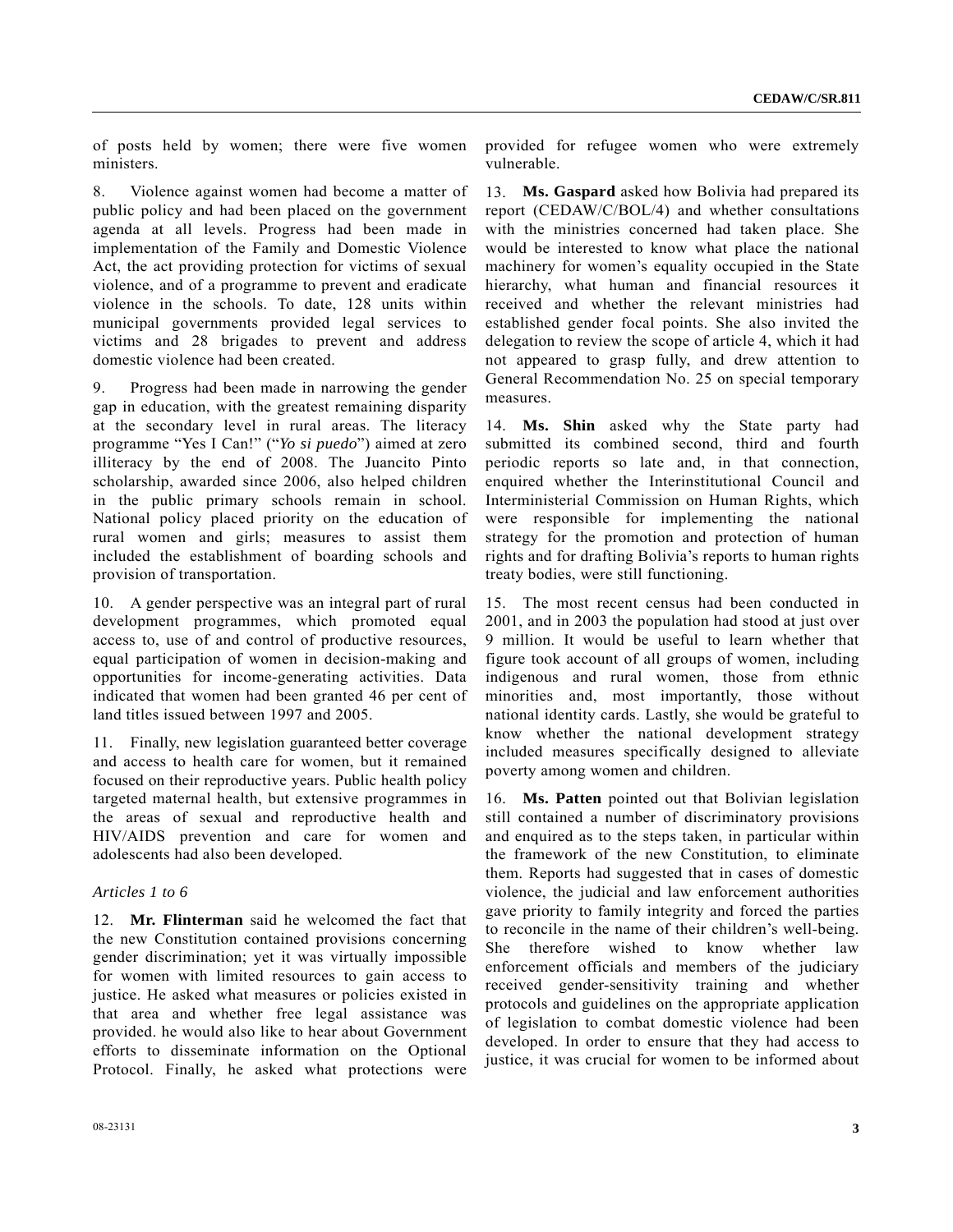their rights and about possible legal remedies in the event that these rights were violated. The State party should indicate whether it had taken any relevant awareness-raising measures.

17. It would be useful to know whether the report had been discussed by Parliament prior to its submission to the Committee and whether the latter's concluding comments would be forwarded to Parliament. She also enquired as to the existence of a parliamentary committee on gender issues.

18. **Ms. Maiolo**, referring to article 2 of the Convention, requested information about the specific steps taken by the authorities to ensure the effective application of legislation on gender equality.

19. **Ms. Tavares da Silva** commended the State party for its efforts to eliminate discrimination against women and for the frankness of its report. However, she had detected a certain ambiguity in the Government's understanding of and commitment to gender equality, illustrated above all by its failure to complete various processes, both legislative and institutional, designed to prioritize women's rights. Discrimination against women was not merely a social injustice; it was a violation of a fundamental human right. She therefore urged the authorities to take a firm stand on the issue.

20. **The Chairperson**, speaking as a member of the Committee, enquired as to the status under domestic law of international treaties and agreements ratified by Bolivia and stressed the need for a new legal framework for gender equality. She wished to know whether a timetable had been drawn up for the amendment and/or repeal of legislation that discriminated against women and asked for more information about the role of the Ministry of Justice in efforts to determine the compatibility of domestic law with the Convention.

21. **Ms. Torrico** (Bolivia) acknowledged Bolivia's failure to meet its reporting responsibilities but assured the Committee that the current Administration was committed to ensuring respect for the human rights of all its citizens, including women and indigenous people. Indeed, President Morales was at the forefront of efforts to promote women's participation in government at all levels.

22. A number of ministries, as well as representatives of women's organizations and members of civil society, had taken part in the drafting of the report, and that process had allowed the Government to take stock of the progress made and to identify continued obstacles to the advancement of women.

23. **Ms. Agreda** (Bolivia) said that the Convention had been published in four languages, namely Spanish, Aymara, Guaraní and Quechua. The report and the Committee's concluding comments would be transmitted to all ministries and disseminated to the population at large.

24. **Ms. Cabero** (Bolivia) said that article 14 of the new Constitution defined the concept of discrimination. It was very difficult for Bolivian women to gain access to the justice system because bringing a case to court was prohibitively expensive and the judiciary was not sufficiently attuned to their needs. Further efforts were needed, including a review of the fee structure and the introduction of additional training and awarenessraising courses for judges and lawyers; the Judicial Academy and the Office of the Attorney General already offered such courses.

25. **Ms. Fernandez** (Bolivia) said that Bolivia's national machinery for the advancement of women, currently the Department for Gender and Generational Affairs, had existed for more than 13 years. While efforts to incorporate it into the wider institutional framework were still ongoing, it had been allocated a separate budget. As part of the Government's gender mainstreaming policy, gender focal points responsible for issues relating, inter alia, to health and education had been established. Furthermore, a number of sectoral policies had been made more gender-sensitive and, in particular, efforts to mainstream a gender perspective into the process of regularizing agrarian property rights had meant that many more women had been able to obtain land titles .

26. The Interinstitutional Council and Interministerial Commission on Human Rights, which had been established in 2004, were no longer functioning. Recently, however, interest had been expressed in reviving those bodies.

27. **Ms. Agreda** (Bolivia) acknowledged that Bolivian legislation prohibiting discrimination against women was not sufficiently developed and expressed the hope that further progress would be made on that front in the near future. The recent constitutional reform process had shown that involving society as a whole in the drafting of legislation improved citizens' understanding of the drafting process and enhanced their awareness of their rights. In that connection,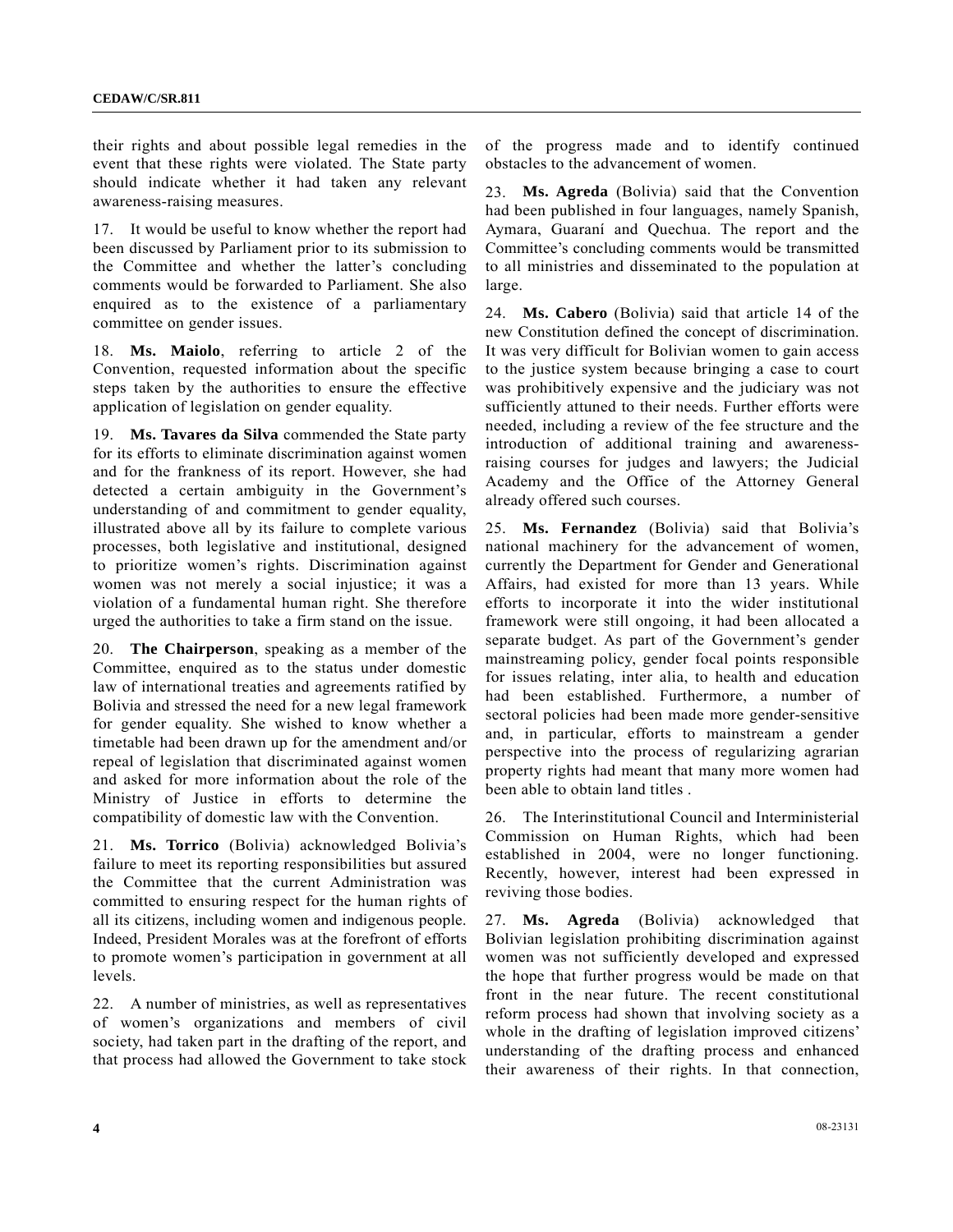efforts to disseminate the Convention, especially among members of the judiciary and civil society, were ongoing. Further measures were needed, however, in order to ensure the effective implementation of its provisions.

28. The 2001 population census had included only women of reproductive age, but in recent years it had become apparent that appropriate measures were also needed to address the needs of older women, especially those in vulnerable situations.

29. **Ms. Torrico** (Bolivia) said that Bolivia was in the throes of a complex process of social transformation which, when completed, would allow all individuals, groups and communities to take ownership of their lives; the Bolivian people wanted a body of legislation tailored to their specific needs rather than laws modelled on those of other countries. While many non-governmental organizations (NGOs) were making a valuable contribution to the promotion of women's rights, some of them were not committed to assisting all women. Responsibility for managing and distributing financial resources provided by the international community should therefore lie with the Government.

30. The prohibitive cost of legal services, as well as poor administrative practices and corruption, prevented many women from seeking remedies for violation of their rights. The system of community justice, however, allowed for the expeditious resolution of disputes at the local level, free of charge, and efforts were under way to integrate the conventional and community systems.

31. **Ms. Cabero** (Bolivia) said that the Interinstitutional Council and Interministerial Commission on Human Rights had stopped work in 2004 as a result of the political instability in her country and the fact that the various authorities had changed the law relating to the Executive Branch.

32. A new law provided for the fundamental rights of refugee women and refugees as a whole, including the right to an interview without interference from outside parties.

33. In some situations, a period of one year was needed to harmonize international and domestic legislation. The new laws would come into effect in accordance with the Government's commitments to the international community.

34. The fact that some institutions continued to encourage women to return to the home had highlighted the need to raise the awareness of professionals within the justice system.

35. Although the new Constitution recognized the right of women to live free of violence, there was room for much progress in that regard, including in the context of the Sexual Harassment Act, currently under review. Although the Act had been under consideration for some time, political will was lacking in Parliament and no progress had been made.

36. A parliamentary committee on gender sought to promote the interests of women and to harmonize domestic law with the international instruments to which Bolivia was a party. Its work had been delayed by the political situation and no new laws had been promulgated during the current session. Under the existing Constitution, international instruments had the same status as domestic law and were applicable with immediate effect. Legal reforms or amendments were needed only in cases of clear contradiction.

37. **Ms. Fernandez** (Bolivia) said that as the result of an awareness campaign concerning the need for identification cards and the promulgation of a law exonerating individuals from associated costs, some 229,940 of the 336,000 individuals who had lacked such cards in 2004, a significant proportion of them women, had since been provided with those documents. The highest proportion of identity cards was now held by the population over age 40.

38. **Ms. Neubauer** said that she shared the concerns expressed in the report and the responses to the list of issues (CEDAW/C/BOL/Q/4/Add.1) with regard to changes affecting the location and functions of the central government institutions for the advancement of women and gender equality; such institutions were usually the most vulnerable to change. She requested updated information on changes since the submission of the report to the Committee and on how the Department for Gender and Generational Affairs was equipped to coordinate with other ministries and with departmental and municipal bodies. She also asked for information on the outcomes of National Public Policy Plan for the Full Exercise of Women's Rights (2004- 2007) and whether a new plan had been formulated.

39. **Ms. Arrocha** said that she welcomed Bolivia's sustained efforts to maintain dialogue with the Committee despite the problems posed by the transition to a new Government; that dialogue could be of real assistance to the Government in the formulation of its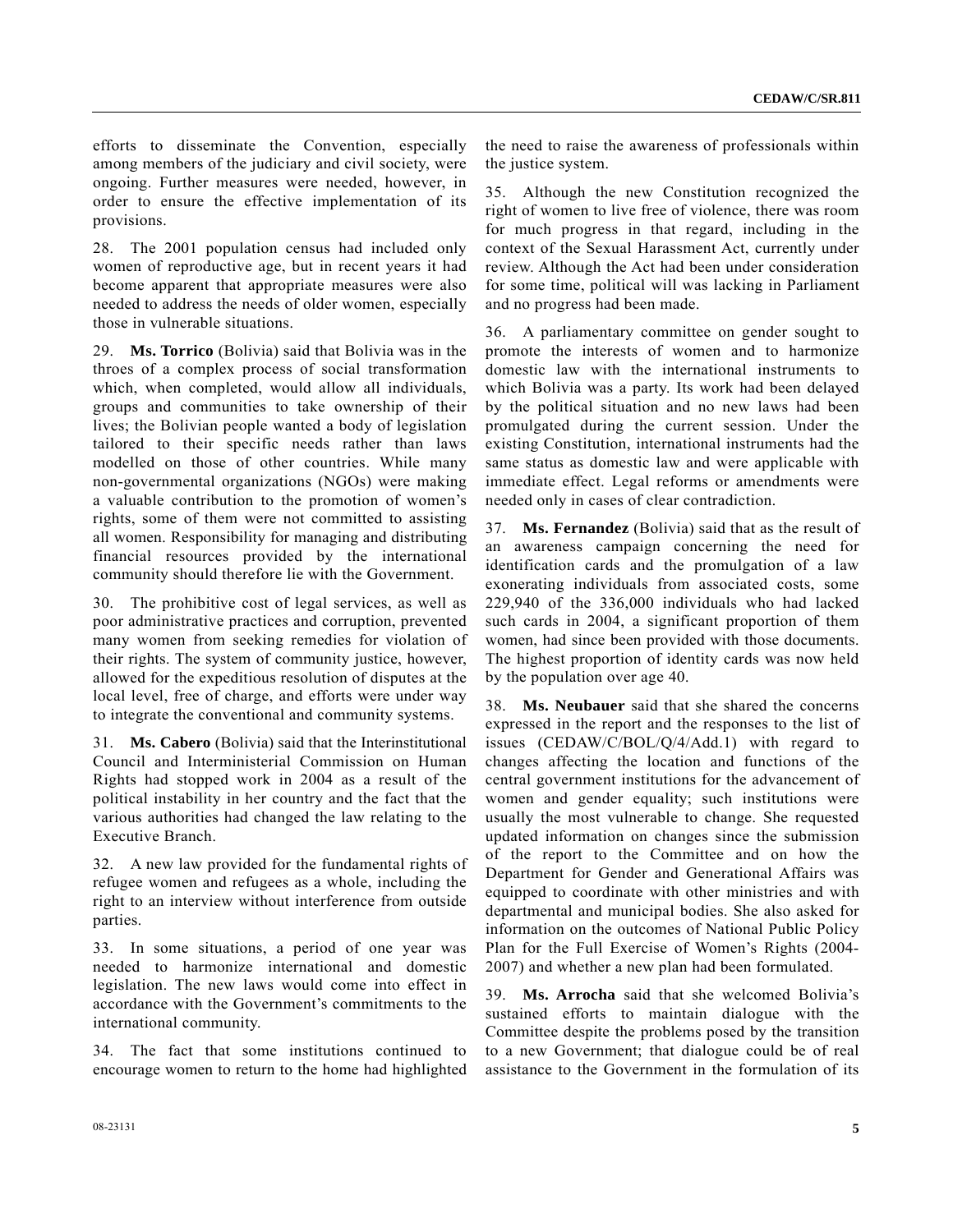new policies. She requested information on the composition of and resources available to the national reporting mechanism and its capacity at the departmental and municipal levels. It would also be useful to know whether a mechanism existed to evaluate and follow up the National Public Policy Plan for the Full Exercise of Women's Rights (2004-2007) and, if so, whether its results could be shared with the Committee.

40. **Ms. Zou** Xiaoqiao requested detailed information on the structure, functions, staffing and budget of the Department for Women's Affairs and asked whether similar mechanisms existed at the local government level and whether the Department gave guidance to the local authorities. She would also like to know what was being done to disseminate and implement the Convention and whether the Department provided training in gender equality and information on the Convention to government officials.

41. **Ms. Chutikul** requested information on the overlap between the former Interministerial Commission and the Department of Gender and Generational Affairs and asked whether coordination of implementation of the Convention, policy formulation, monitoring and evaluation were handled by the Department. Such tasks required a multisectoral, multidisciplinary approach and she thought that the Commission could be re-established without diminishing the functions of the Department; moreover, the report should be drafted by a dedicated intersectoral body.

42. She asked how the country's numerous national and sectoral plans for women were coordinated and whether the National Public Policy Plan for the Full Exercise of Women's Rights (2004-2007) covered more than political participation. It would be useful to have further information on approaches to the formulation of a new plan.

43. **Ms. Dariam** (Rapporteur) observed that the high poverty rate affected women in particular. She wondered whether the poverty reduction strategy contained in the Rural Development Strategy for 2004 was comprehensive enough to address all forms of discrimination with an impact on women's poverty, including their access to land, productive resources and markets and to health, education and civil and political rights, and how such issues were integrated into the Strategy. She also asked about impediments to affirmative action for women with regard to poverty

alleviation and for statistical data on the poorest of the poor, mainly indigenous and Afro-Bolivian groups, and on poverty eradication measures targeting those groups.

44. It would be useful to know how the impact of the free market economy on women was addressed in the poverty reduction strategy; she emphasized the need for disaggregated data on various groups of women in order to ensure that poverty eradication programmes' impact on them could be monitored.

45. **Ms. Agreda** (Bolivia) replied that, owing to the pace of change in her country, and to budget constraints, the National Plan for the Full Exercise of Women's Rights (2004-2007) had not been implemented as hoped. In developing the new plan, to be launched in March 2008, the Government had consulted all sectors over a six-month period. Once the draft plan was adopted, a proper budget could be negotiated to guarantee its implementation. The mechanism for the advancement of women was indeed fragile and there was a constant need to renegotiate its status and budget in response to changes in the Government. With reference to the Interministerial Commission, the fact that five of the 16 Cabinet Ministers were women facilitated negotiations with the Executive Branch. However, the mechanism needed strengthening; at the departmental level, some of the gender unit directorates were stronger than others and their strength depended on the political will of the local administration and the pressure brought to bear by women's organizations.

46. Her Government was convinced that gender and generational issues should be addressed in an intersectoral manner. In preparing the new draft national plan, all sectors of the Executive Branch had been involved. Cross-cutting posed considerable challenges, but it was important to keep specificities in view. The national budget for gender equity issues was spread over several ministries and no disaggregated data was available for gender-sensitive budgeting. The current austerity policy, reflected in falling Government budgets and staff reductions, also affected the Department, which was energetically negotiating a new budget.

47. **Ms. Fernandez** (Bolivia) said that the compensation policies pursued through 2005 had increased and feminized poverty. Claims for compensation were a short-term remedy and did not address the deep-seated problem of the redistribution of the social product. The new plan would focus on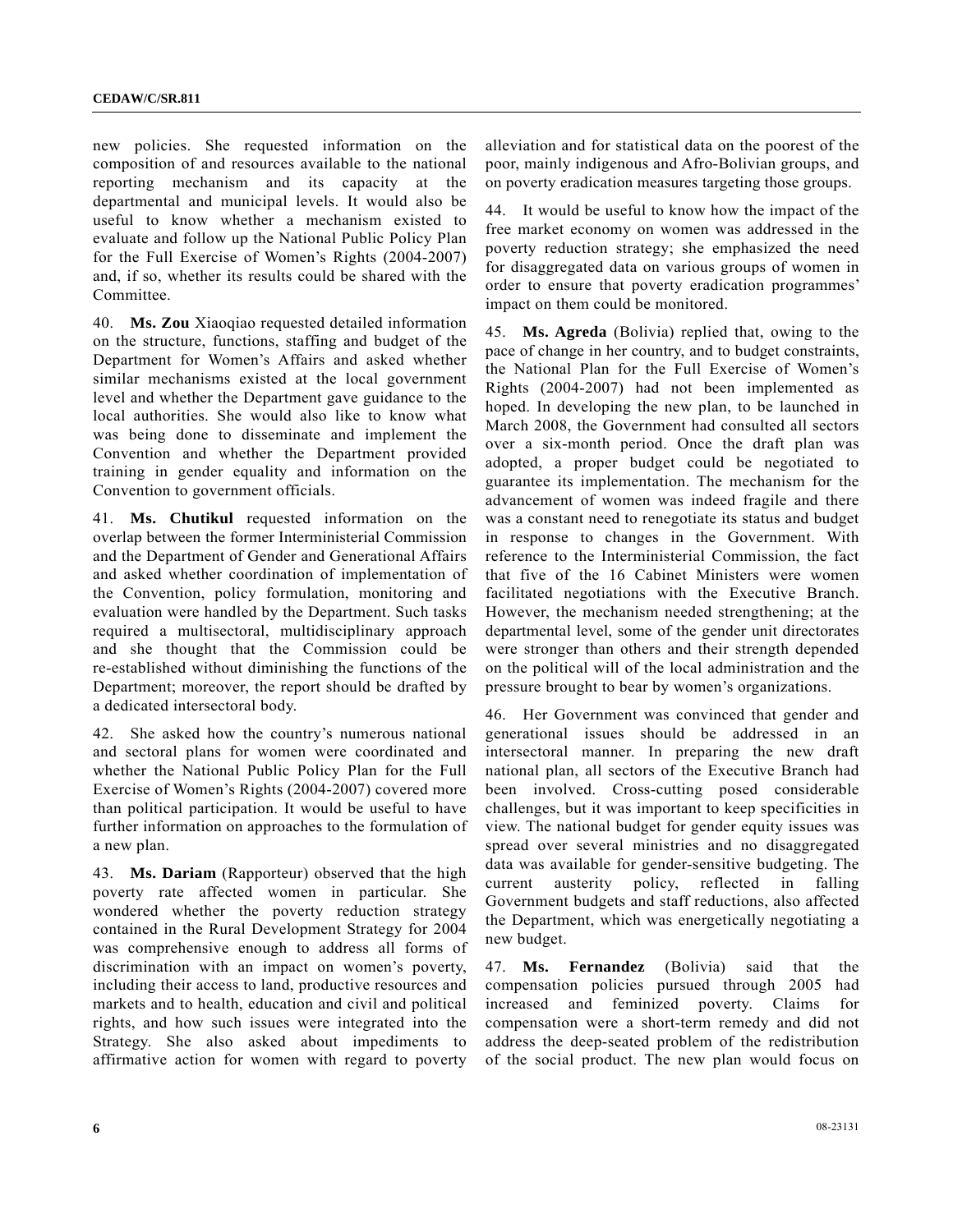fundamental changes in three areas of the country's macroeconomic structure and related public policies; it would seek to redistribute resources, change consumption patterns and develop policies for redistribution as envisaged by the Dignity Pension and the Juancito Pinto programme. However, in order to make progress on these issues, a better understanding of the links between domestic labour and the macroeconomy was needed.

48. **Ms. Cabero** (Bolivia) said that the Family and Domestic Violence Act sought to address all forms of domestic violence and protected both women and men. Complaints could be lodged with the Family Protection Units and municipal legal services, which provided exclusive care for women. Nevertheless, further efforts were required in order to strengthen care services and carry out prevention campaigns.

49. **Ms. Torrico** (Bolivia) said that publicizing the Convention in Bolivia's many languages was a considerable challenge that was compounded by illiteracy in parts of the country and by the fact that some areas did not have access to radio, much less television or newspapers. As she herself had been unaware of the existence of the Convention a few years previously, she understood the need to disseminate it. There was also a need to provide information to interested organizations and urge them to join efforts to raise awareness about the Convention.

50. **Ms. Schöpp-Schilling** noted the absence, in the periodic report and the responses, of any mention of temporary special measures (article 4, paragraph 1 of the Convention), which were necessary in certain cases. She would like to know whether such measures were not only permissible, but also mandatory, under the new Constitution, whether they had been applied when land titles were distributed and how many women and men had been granted titles. Information was also needed on any plans to apply temporary special measures as part of efforts to eradicate illiteracy and provide women with birth certificates.

51. The report indicated that studies on diversity were being conducted. Experience had shown that when cultural diversity and gender equality were pursued simultaneously, the latter tended to suffer. It would therefore be helpful to have more information about the concepts of equality found among the various indigenous communities in Bolivia. If men and women were treated as having complementary roles rather than equal physical and intellectual capacities, that approach would contravene the Convention. She asked what was meant by the term "equity", which the delegation had used several times, and stressed that equity did not necessarily mean equality; she was concerned that diversity was being pursued at the expense of women's enjoyment of their rights. She wondered what was being done to address potential contradictions and how the norms for equality under the Convention were being applied to community justice.

52. Lastly, it was not clear whether the new Constitution prohibited discrimination based on sexual orientation and gender identity.

53. **Ms. Simms** said that the liberation of the indigenous peoples of Bolivia would inspire the entire region. Historically, the identities of many Latin American and Caribbean peoples had been suppressed by colonial powers and conquest had left a legacy of violence in indigenous societies; nevertheless, those societies should not be idealized as they tended to be patriarchal. She would appreciate hearing about specific programmes for indigenous peoples and women which recognized their human rights and their humanity.

54. **Ms. Gabr** said that legislation was not enough; perceptions about and attitudes towards women must be changed and stereotypes about their roles overcome. Noting the challenges of illiteracy and poverty mentioned by the delegation, she requested details on the programmes being conducted to raise awareness about women's role in social and economic development and information on the role of the media, particularly radio, in a country which suffered from high rates of illiteracy.

55. **Ms. Coker-Appiah** noted with concern the delegation's use of the word "machismo"; such statements only played into the hands of those opposed to equality between men and women. The report mentioned progress in changing cultural patterns and customary practices based on the superiority of the one sex or the other. Nevertheless, it also stated that while there was much talk of equality and of the valuable role played by women, in reality such talk was used to inhibit them from exercising their rights. She would like clarification of that statement.

56. **Ms. Tavares da Silva** asked why, as mentioned in the responses to the list of issues, the Programme for the Prevention of Violence at School had not been